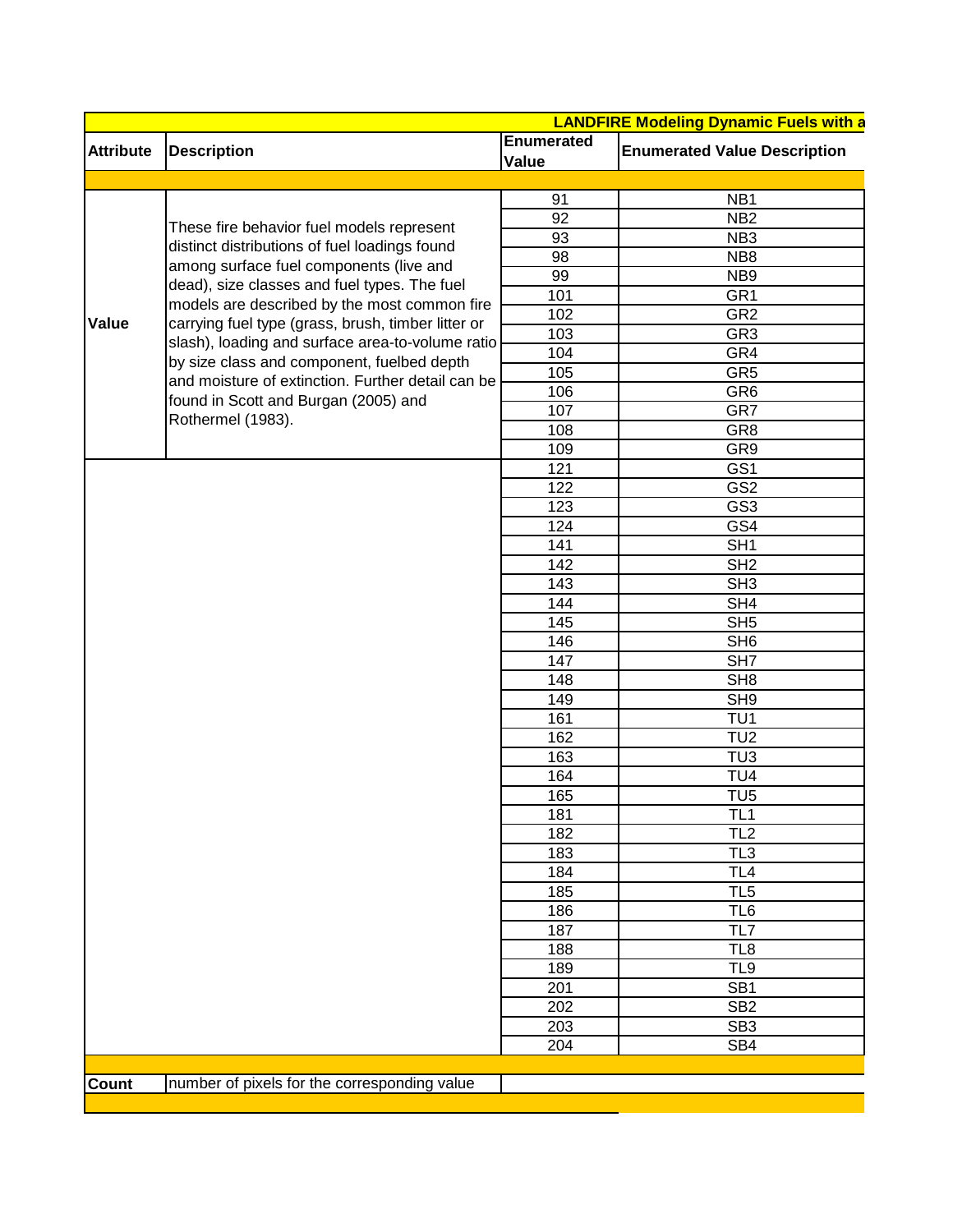| FBFM13 | display attribute, fire behavior 40 fuel model | NB <sub>1</sub> | Urban                                                                |  |
|--------|------------------------------------------------|-----------------|----------------------------------------------------------------------|--|
|        |                                                | NB <sub>2</sub> | Snow/Ice                                                             |  |
|        |                                                | NB <sub>3</sub> | Agriculture                                                          |  |
|        |                                                | NB8             | Water                                                                |  |
|        |                                                | NB <sub>9</sub> | Barren                                                               |  |
|        |                                                | GR <sub>1</sub> | Short, sparse dry climate grass is sl                                |  |
|        |                                                | GR <sub>2</sub> | Low load, dry climate grass primaril                                 |  |
|        |                                                | GR <sub>3</sub> | Low load, very coarse, humid climat                                  |  |
|        |                                                | GR4             | Moderate load, dry climate grass, co                                 |  |
|        |                                                | GR <sub>5</sub> | Low load, humid climate grass, fuell                                 |  |
|        |                                                | GR <sub>6</sub> | Moderate load, continuous humid cl                                   |  |
|        |                                                | GR7             | High load, continuous dry climate gr                                 |  |
|        |                                                | GR <sub>8</sub> | High load, very coarse, continuous,                                  |  |
|        |                                                | GR9             | Very high load, dense, tall, humid cl                                |  |
|        |                                                | GS1             | Low load, dry climate grass-shrub s                                  |  |
|        |                                                |                 | Moderate load, dry climate grass-sh                                  |  |
|        |                                                | GS <sub>2</sub> | moderate                                                             |  |
|        |                                                |                 | Moderate load, humid climate grass                                   |  |
|        |                                                | GS <sub>3</sub> | and flame length is moderate                                         |  |
|        |                                                | GS4             | High load, humid climate grass-shru<br>very high                     |  |
|        |                                                | SH <sub>1</sub> | Low load dry climate shrub, woody a<br>llow                          |  |
|        |                                                | SH <sub>2</sub> | Moderate load dry climate shrub, wo                                  |  |
|        |                                                | SH <sub>3</sub> | Moderate load, humid climate shruk<br>flame low                      |  |
|        |                                                |                 | Low load, humid climate timber shru                                  |  |
|        |                                                | SH4             | about 3 feet, spread rate high and fl                                |  |
|        |                                                | SH <sub>5</sub> | High load, humid climate grass-shru                                  |  |
|        |                                                | SH <sub>6</sub> | Low load, humid climate shrub, woc                                   |  |
|        |                                                |                 | rate and flame high                                                  |  |
|        |                                                | SH <sub>7</sub> | Very high load, dry climate shrub, w<br>than SH6 and flame very high |  |
|        |                                                | SH <sub>8</sub> | High load, humid climate shrub, woo<br>spread rate and flame high    |  |
|        |                                                |                 | Very high load, humid climate shrub                                  |  |
|        |                                                | SH <sub>9</sub> | herbaceous may be present, spread                                    |  |
|        |                                                | TU <sub>1</sub> | Low load dry climate timber grass s                                  |  |
|        |                                                | TU <sub>2</sub> | Moderate load, humid climate timbe                                   |  |
|        |                                                | TU <sub>3</sub> | Moderate load, humid climate timbe<br>moderate                       |  |
|        |                                                | TU <sub>4</sub> | Dwarf conifer with understory, short                                 |  |
|        |                                                | TU <sub>5</sub> | Very high load, dry climate shrub, he                                |  |
|        |                                                | TL <sub>1</sub> | Low load compact conifer litter, con                                 |  |
|        |                                                |                 | rate and flame low                                                   |  |
|        |                                                | TL <sub>2</sub> | Low load broadleaf litter, broadleaf,                                |  |
|        |                                                | TL <sub>3</sub> | Moderate load conifer litter, modera                                 |  |
|        |                                                | TL4             | Small downed logs moderate load c                                    |  |
|        |                                                | TL <sub>5</sub> | High load conifer litter, light slash or                             |  |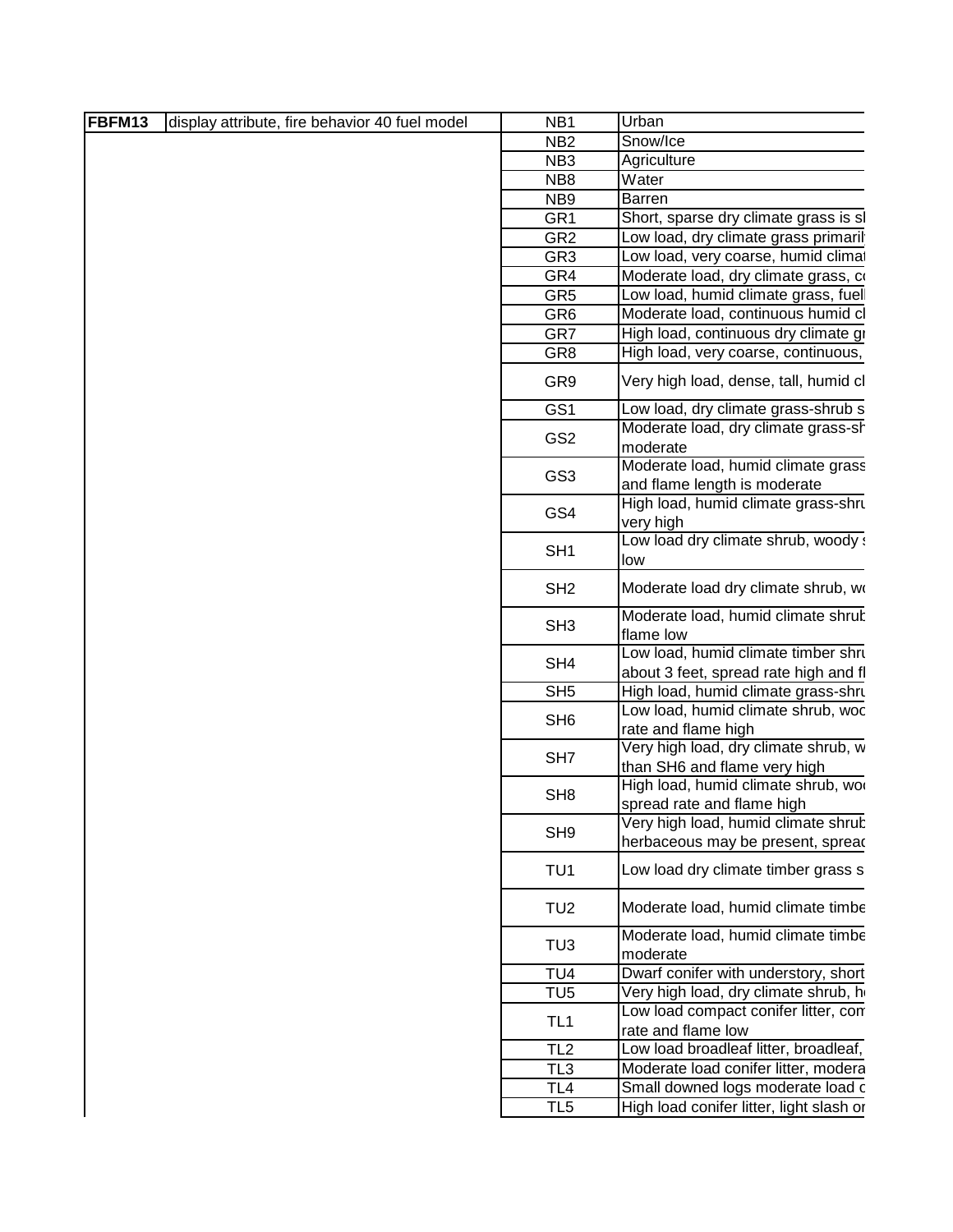|             |                                                                              | TL <sub>6</sub> | Moderate load broadleaf litter, sprea                                            |
|-------------|------------------------------------------------------------------------------|-----------------|----------------------------------------------------------------------------------|
|             |                                                                              | TL7             | Large downed logs, heavy load fore                                               |
|             |                                                                              | TL8             | Long needle litter, moderate load lo                                             |
|             |                                                                              |                 | flame low                                                                        |
|             |                                                                              | TL9             | Very high load broadleaf litter, may I                                           |
|             |                                                                              | SB <sub>1</sub> | Low load activity fuel, light dead and<br>moderate and flame low                 |
|             |                                                                              | SB <sub>2</sub> | Moderate load activity fuel or low lot<br>many still standing, spread rate and   |
|             |                                                                              | SB <sub>3</sub> | High load activity fuel or moderate In<br>diameter class, depth $> 1$ foot, blow |
|             |                                                                              | SB4             | High load blowdown, heavy blowdov<br>very high                                   |
|             |                                                                              |                 |                                                                                  |
| Red         | Red color value/255                                                          | $0 - 1$         |                                                                                  |
|             |                                                                              |                 |                                                                                  |
| Green       | Green color value/255                                                        | $0 - 1$         |                                                                                  |
|             |                                                                              |                 |                                                                                  |
| <b>Blue</b> | Blue color value/255                                                         | $0 - 1$         |                                                                                  |
|             |                                                                              |                 |                                                                                  |
|             | For more information, refer to: http://www.fs.fed.us/rm/pubs/rmrs_gtr153.pdf |                 |                                                                                  |
|             |                                                                              |                 |                                                                                  |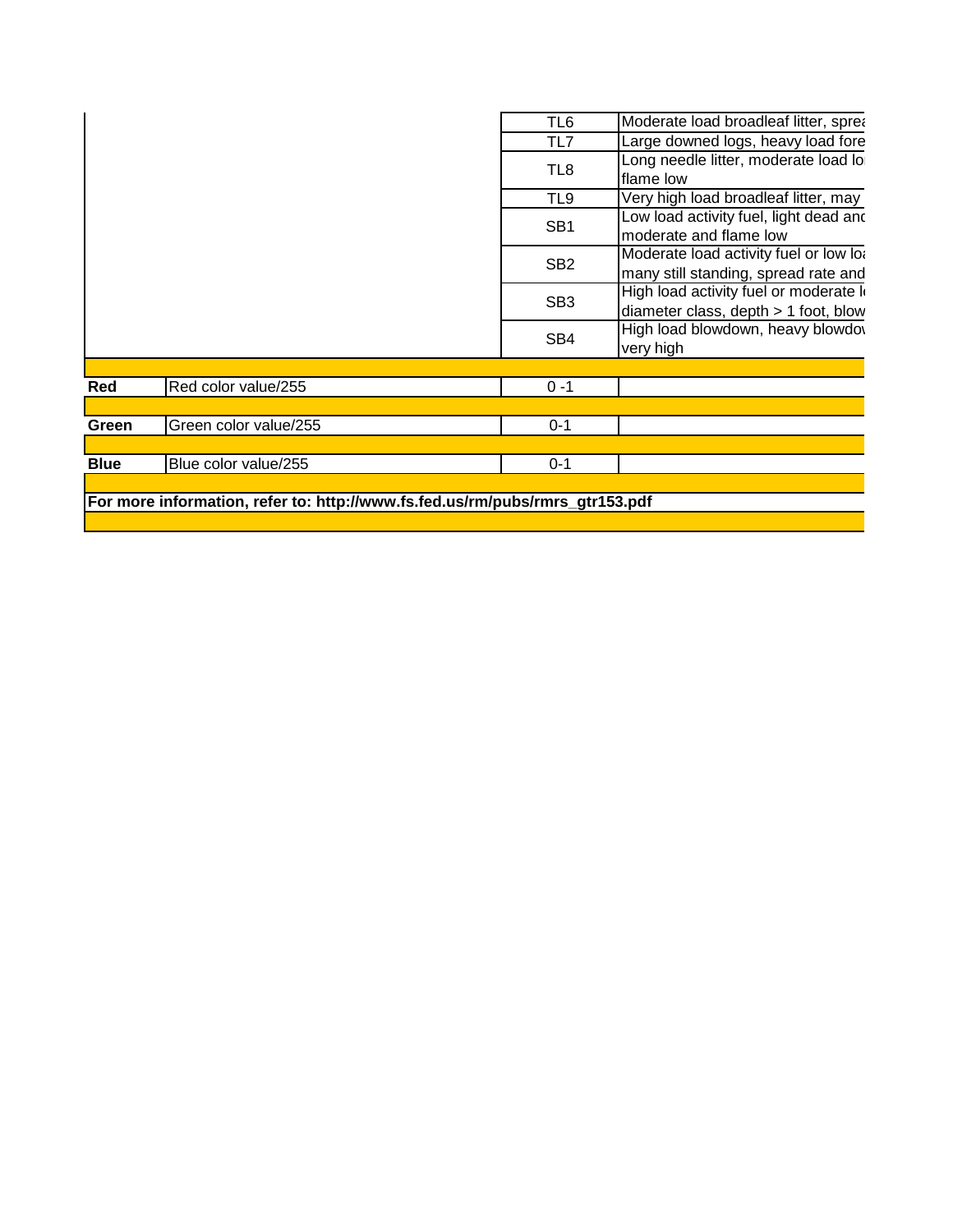**n Index System (MoD-FIS)**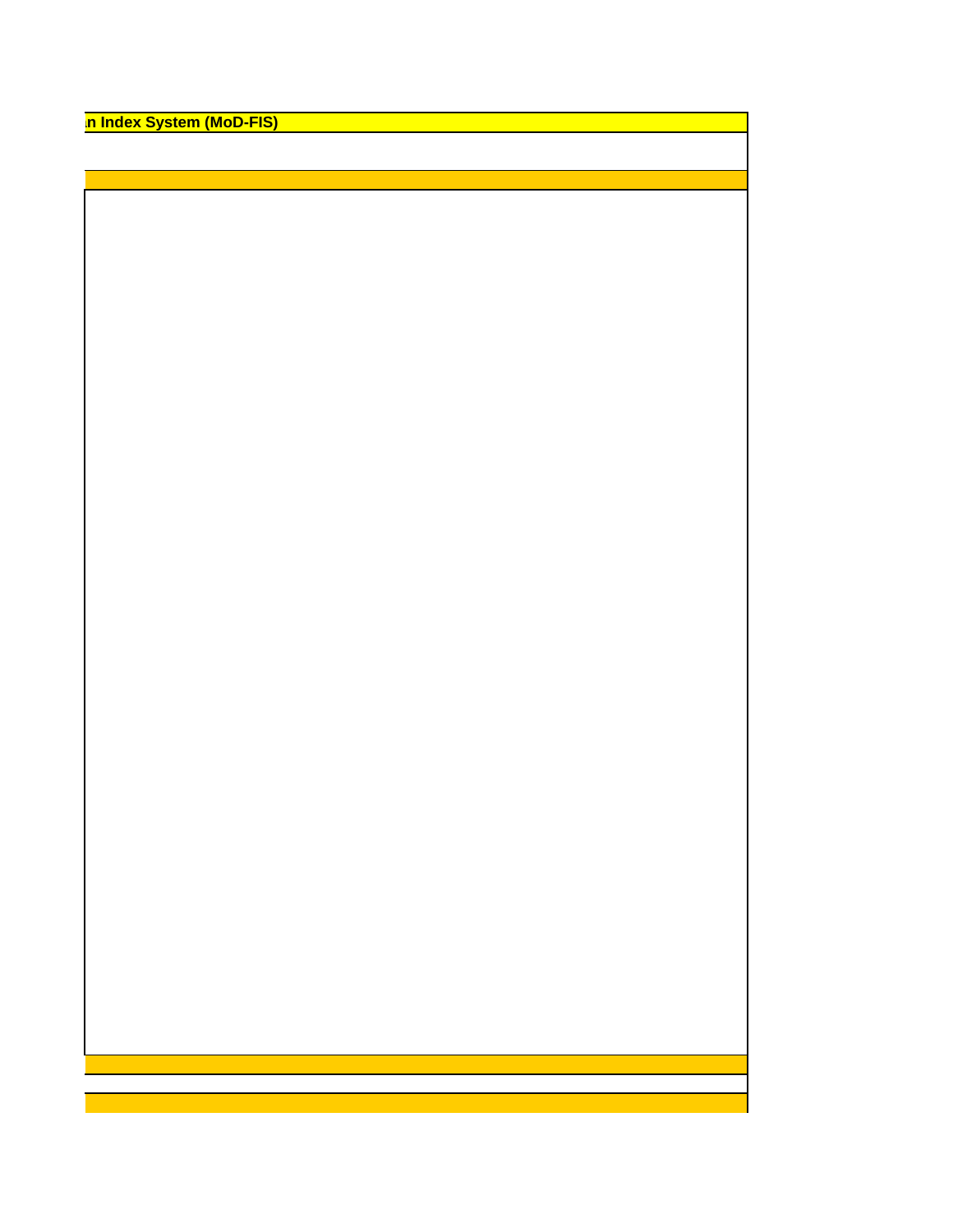hort, naturally or heavy grazing, predicted rate of fire spread and flame length low y grass with some small amounts of fine, dead fuel, any shrubs do not affect fire behavior te grass continuous, coarse humid climate grass, any shrubs do not affect fire behavior ontinuous, dry climate grass, fuelbed depth about 2 feet

bed depth is about 1-2 feet

limate grass, not so coarse as GR5

rass, grass is about 3 feet high

humid climate grass, spread rate and flame length may be extreme if grass is fully cured

imate grass, about 6 feet tall, spread rate and flame length can be extreme if grass is fully cured

hrub about 1 foot high, grass load low, spread rate moderate and flame length low

irub, shrubs are 1-3 feet high, grass load moderate, spread rate high, and flame length is

i-shrub, moderate grass/shrub load, grass/shrub depth is less than 2 feet, spread rate is high

Ib, heavy grass/shrub load, depth is greater than 2 feet, spread rate is high and flame length

shrubs and shrub litter, fuelbed depth about 1 foot, may be some grass, spread rate and flame

body shrubs and shrub litter, fuelbed depth about 1 foot, no grass, spread rate and flame low

), woody shrubs and shrub litter, possible pine overstory, fuelbed depth 2-3 feet, spread rate and

Lo, woody shrubs and shrub litter, low to moderate load, possible pine overstory, fuelbed depth lame moderate

Ib combined, heavy load with depth greater than 2 feet, spread rate and flame very high low shrubs and shrub litter, dense shrubs, little or no herbaceous fuel, depth about 2 feet, spread

oody shrubs and shrub litter, very heavy shrub load, depth 4-6 feet, spread rate somewhat lower

bdy shrubs and shrub litter, dense shrubs, little or no herbaceous fuel, depth about 3 feet,

), woody shrubs and shrub litter, dense finely branched shrubs with fine dead fuel, 4-6 feet tall, d rate and flame high

hrub, low load of grass and/or shrub with litter, spread rate and flame low

 $H$ -shrub, moderate litter load with some shrub, spread rate moderate and flame low

It grass shrub, moderate forest litter with some grass and shrub, spread rate high and flame

conifer trees with grass or moss understory, spread rate and flame moderate eavy forest litter with shrub or small tree understory, spread rate and flame moderate ipact forest litter, light to moderate load, 1-2 inches deep, may represent a recent burn, spread

hardwood litter, spread rate and flame low

Ite load conifer litter, light load of coarse fuels, spread rate and flame low

of fine litter and coarse fuels, small diameter downed logs, spread rate and flame low

 $\overline{\cdot}$  dead fuel, spread rate and flame low